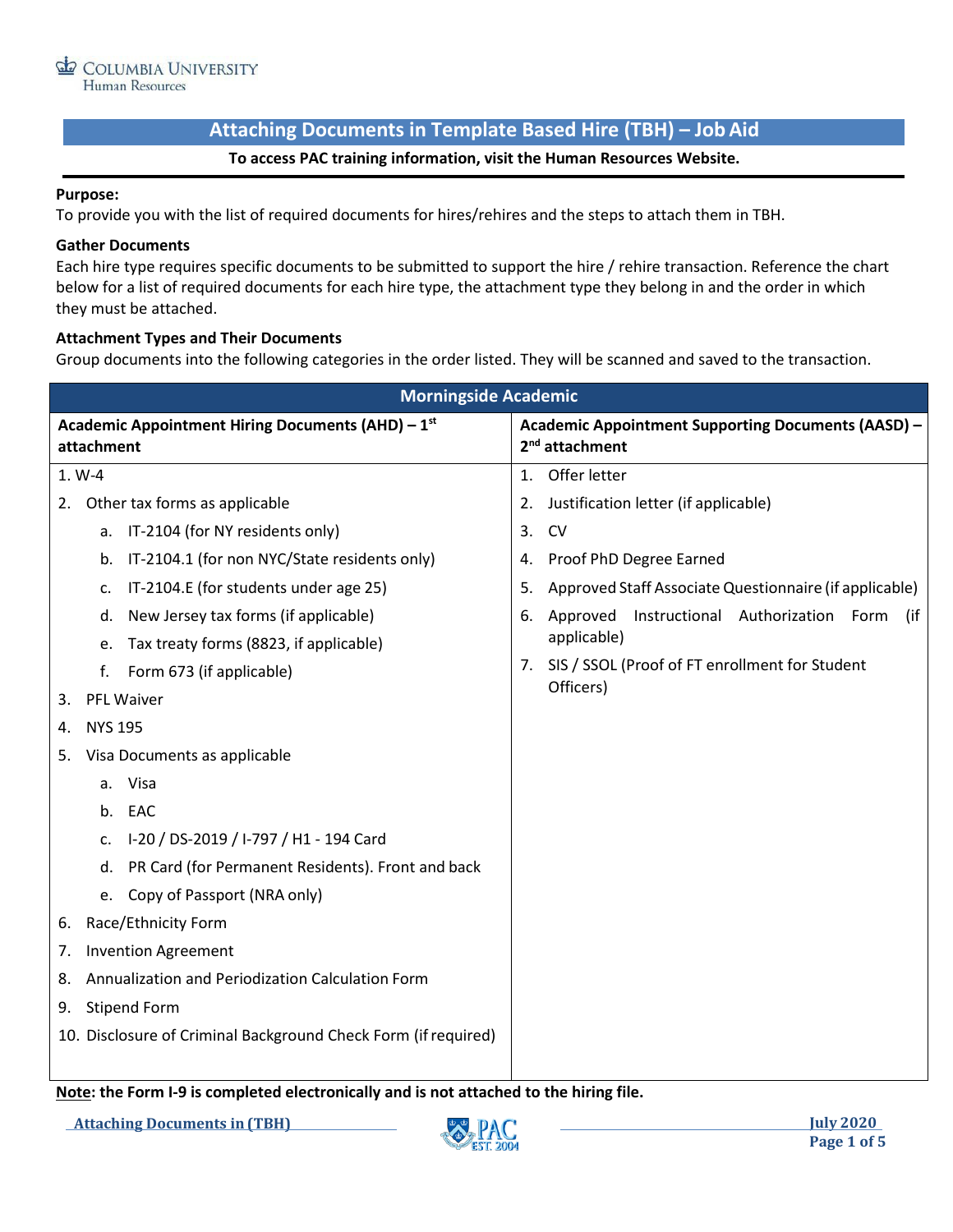

# **For Administrative Hires and Rehires and CUIMC Clinical Hires and Rehires, use the applicable categories in the relevant template and groupings as per your current business practice.**

| <b>Document</b><br><b>Categories</b> | <b>Document Name</b>                                                                                                                                                                                                                                                                                                                                                                                                                                                                                                                                                                                                                                                                                                                                                                                                               | <b>Comments</b>                                                           |  |  |
|--------------------------------------|------------------------------------------------------------------------------------------------------------------------------------------------------------------------------------------------------------------------------------------------------------------------------------------------------------------------------------------------------------------------------------------------------------------------------------------------------------------------------------------------------------------------------------------------------------------------------------------------------------------------------------------------------------------------------------------------------------------------------------------------------------------------------------------------------------------------------------|---------------------------------------------------------------------------|--|--|
| <b>CV/Resume</b>                     | <b>CV</b><br>$\bullet$<br>Resume<br>$\bullet$                                                                                                                                                                                                                                                                                                                                                                                                                                                                                                                                                                                                                                                                                                                                                                                      | CVs are for academic<br>faculty. Resumes are for<br>administrative staff. |  |  |
| <b>Cover Letter</b>                  | Cover Letter<br>$\bullet$                                                                                                                                                                                                                                                                                                                                                                                                                                                                                                                                                                                                                                                                                                                                                                                                          | Not required for academic<br>personnel.                                   |  |  |
| <b>Hiring</b><br><b>Documents</b>    | Chairman's letter (CUIMC only)<br>$\bullet$<br>NYS 195 (1)<br>$\bullet$<br>Position classification form (approved staff associate questionnaire)<br>$\bullet$<br>Proof of PhD<br>$\bullet$<br>Salary justification<br>$\bullet$<br>\$0 salary justification/description<br>$\bullet$<br>JAC Documents (for positions posted in JAC prior to 4/4/2019): Job<br>$\bullet$<br>Posting, Applicant Flow, Application & Resume, and Casual<br>Employment Form if applicable (for administrative transactions only)<br>TalentLink* Documents (for positions posted in TalentLink on or after<br>$\bullet$<br>4/4/2019): Application, Resume, Offer Letter, and Offer Card (for<br>administrative transactions only)<br>Drug screening email (for casual, SSA and Joint Commission hires)<br>$\bullet$<br>Leave authorization<br>$\bullet$ |                                                                           |  |  |
|                                      | Disclosure of Criminal Background Form (if hiring outside of TalentLink)<br>$\bullet$                                                                                                                                                                                                                                                                                                                                                                                                                                                                                                                                                                                                                                                                                                                                              |                                                                           |  |  |
| <b>Hospital</b><br><b>Documents</b>  | <b>Billing Compliance attestation</b><br>$\bullet$<br><b>Board Certification</b><br>$\bullet$<br><b>HIPAA</b><br>$\bullet$<br><b>DEA</b><br>$\bullet$<br>Delineation of privileges form<br>$\bullet$<br><b>ECFMG Certificate (Foreign medical graduates)</b><br>$\bullet$<br><b>Hospital application</b><br>$\bullet$<br>Hospital approval form<br>$\bullet$<br>Infection control certification<br>$\bullet$<br>License/registration<br>$\bullet$<br>Malpractice insurance certificate<br>$\bullet$<br>Medicare acknowledgement statement<br>$\bullet$<br>Primary source verification<br>$\bullet$<br>Reference letters (2)<br>$\bullet$                                                                                                                                                                                           | These documents are for<br>clinical faculty only.                         |  |  |
| <b>Invention</b><br><b>Agreement</b> | <b>Invention Agreement</b><br>$\bullet$                                                                                                                                                                                                                                                                                                                                                                                                                                                                                                                                                                                                                                                                                                                                                                                            | Academic personnel only.                                                  |  |  |
| <b>Offer Letter</b>                  | Offer letter (including Short-Term Casual Offer Letter from<br>$\bullet$<br>TalentLink*)<br>Offer Card from TalentLink* (can either be attached in Offer Letter<br>$\bullet$<br>category or Hiring Documents category)                                                                                                                                                                                                                                                                                                                                                                                                                                                                                                                                                                                                             |                                                                           |  |  |

**\***For information on how to select documents to attach as a pdf file to the TBH transaction, view the [TalentLink How to Obtain](https://humanresources.columbia.edu/content/talentlink-how-obtain-and-attach-hiring-documents-tbh-or-paf)  and Attach [Hiring Documents to a TBH or PAF](https://humanresources.columbia.edu/content/talentlink-how-obtain-and-attach-hiring-documents-tbh-or-paf) Job Aid. Please note that all other hiring documents not within TalentLink, such as the NYS 195, tax forms, etc., are still required attachments.

**Attaching Documents in (TBH) July 2020** 

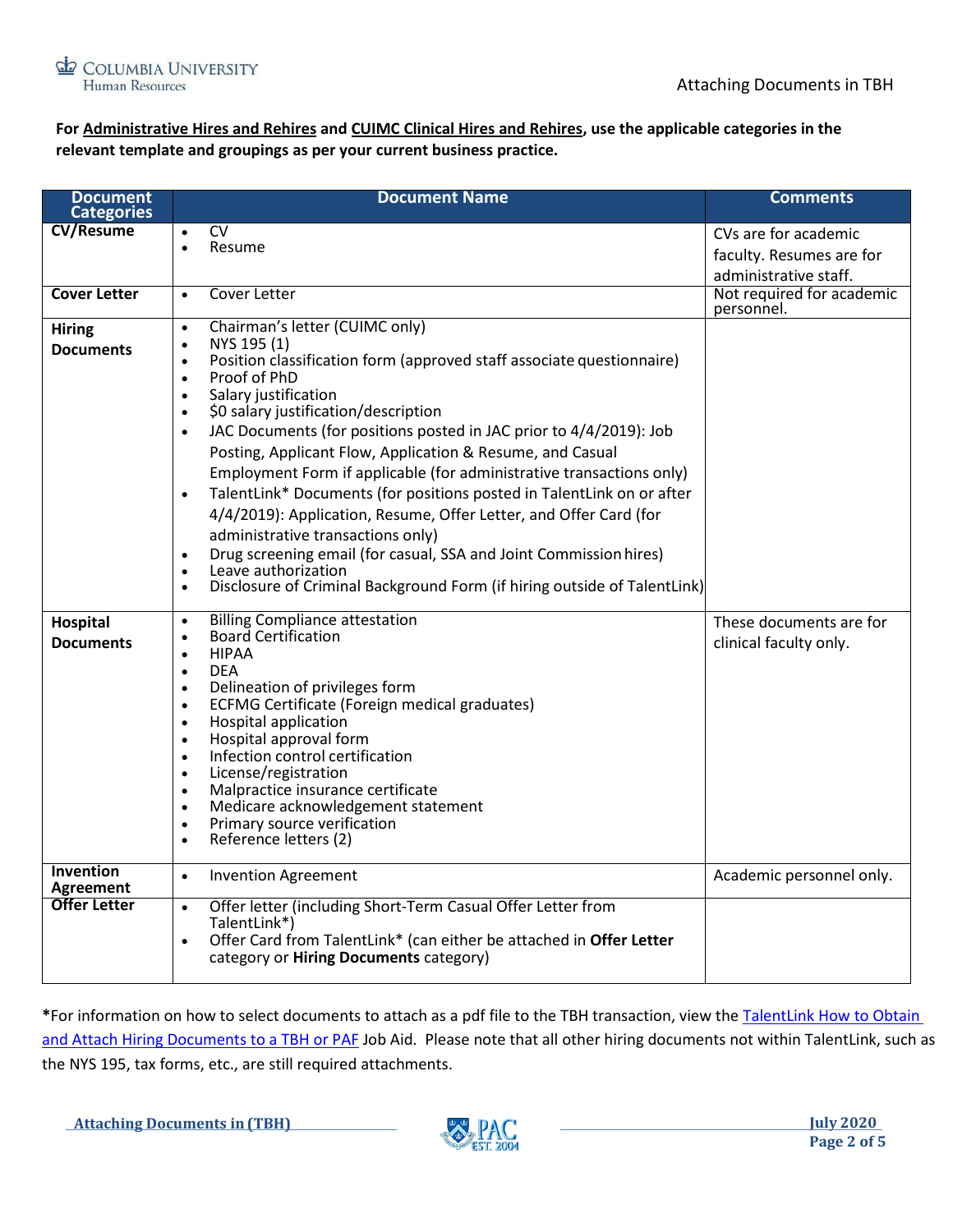

| <b>Document</b><br><b>Categories</b>              | <b>Document Name</b>                                                                                                                                                                                                                                                                                                   | <b>Comments</b>                           |  |  |  |
|---------------------------------------------------|------------------------------------------------------------------------------------------------------------------------------------------------------------------------------------------------------------------------------------------------------------------------------------------------------------------------|-------------------------------------------|--|--|--|
| <b>References</b>                                 | <b>References</b><br>$\bullet$                                                                                                                                                                                                                                                                                         |                                           |  |  |  |
| <b>Supporting</b><br>Visa/NRA<br><b>Documents</b> | Visa (when an NRA)<br>$\bullet$<br>Passport Copy (NRA only)<br>EAD Card (NRA Only)<br>I-20/DS-2019/I-797 (NRA Only)<br>$\bullet$<br>PR Card (for Permanent Residents<br>$\bullet$<br>H <sub>1</sub> (194 Card)<br>$\bullet$<br>Note: Visa/Permit type Expiration Date must be the same as the<br>supporting documents. |                                           |  |  |  |
| <b>Tax Forms</b>                                  | $W-4$<br>$\bullet$<br>IT-2104 (for NY residents only)<br>$\bullet$<br>IT-2104.1 (for non NYC/State residents only)<br>$\bullet$<br>IT-2104.E (for students under age 25)<br>$\bullet$<br>New Jersey tax forms (if applicable)<br>$\bullet$<br>Tax treaty forms<br>$\bullet$<br>Form 673 (if applicable)<br>$\bullet$   | Tax documents apply to all<br>paid hires. |  |  |  |
| <b>Transcripts</b>                                | <b>Transcripts</b><br>٠                                                                                                                                                                                                                                                                                                |                                           |  |  |  |

**\***For information on how to select documents to attach as a pdf file to the TBH transaction, view the [TalentLink How to Obtain](https://humanresources.columbia.edu/content/talentlink-how-obtain-and-attach-hiring-documents-tbh-or-paf)  [and Attach Hiring Documents to a TBH or PAF](https://humanresources.columbia.edu/content/talentlink-how-obtain-and-attach-hiring-documents-tbh-or-paf) Job Aid. Please note that all other hiring documents not within TalentLink, such as the NYS 195, tax forms, etc., are still required attachments.

**Note: The Form I-9 is completed electronically and is not attached to the hiring file.**

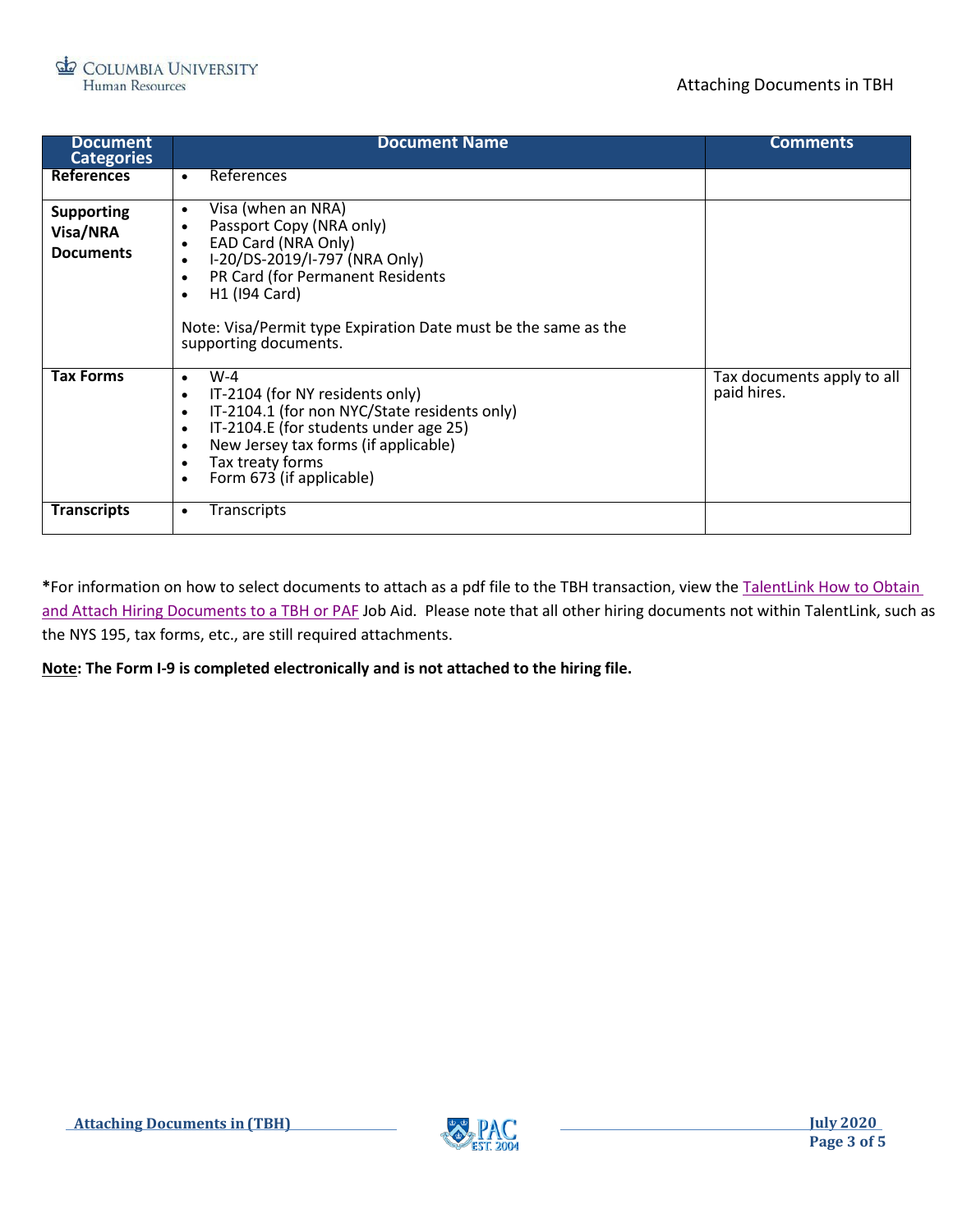### Attaching Documents in TBH

#### COLUMBIA UNIVERSITY Human Resources

### **Scan Documents**

- 1. Follow your department's procedure on scanning documents. Optionsinclude:
	- o Scan documents into a secure network shared drive
	- o Scan documents into an encrypted local hard drive (see CUIT regarding desktopencryption)
	- $\circ$  Scan documents to your local hard drive and then delete them after uploading them to the hire/rehire transaction

Documents should not be emailed as they contain sensitive employee information.

- 2. Save the scanned item(s), with a clearly labeled description of what is contained in the attachment. For example, "JasonJones\_Hiring Documents"
	- a. It is recommended that all attached files are in 'pdf' format. PDF documents are more stable and also take up less electronic storage space

### *Additional Scanning Notes*

- o Electronic copies of documents can also be attached. If you receive a document via email and save it to a secure shared drive or encrypted local drive, you can attach the document without scanning it first – since it is already saved electronically. Note that it would be a separately attached document and not included in the designated groupings
- o Documents with foreign wording can be scanned and saved as a PDF file. This will preserve the formatting and ensure that words will not be converted to symbols

### **Attach Documents to the Template:**

Documents are added to Hire/Rehire templates in the Attachments section in page 1 of the template.

- 1. **Select the Attachment Type** by click the drop down arrow to the right of the row and select the category from the list
- **2. Click the "Upload" button**
- 3. **Click the "Browse" button** to locate the group of scanned documents where saved
- 4. **Select the saved group of documents**. E.g. "JasonJones\_Hiring Documents"
- **5. Click the "Upload" button**

**To attach additional documents,** click the **"+"** button at the end of the row and an additional entry row appears.

**To remove documents,** click the **"-"** button at the end of the row to delete the attached documents in that row.

**To view documents**, click the "View" button to the right of a row and they will appear in a separate window.

|     | Validation of I-9                            | <b>AAD</b> Letter<br>Academic Appt Support Doc(ASD)<br>Col Academic Hiring Documents (AHD)                              |         |                                   |             |                                         |     |  |
|-----|----------------------------------------------|-------------------------------------------------------------------------------------------------------------------------|---------|-----------------------------------|-------------|-----------------------------------------|-----|--|
|     | <b>Affirmative Action</b>                    | <b>CV/Resume</b><br><b>Cover Letter</b>                                                                                 |         |                                   |             |                                         |     |  |
|     | <b>AA Clearance</b><br><b>Effective Date</b> | <b>Hiring Documents</b><br><b>Hospital Documents</b><br><b>Invention Agreement</b><br><b>Offer Letter</b><br>References |         | <b>Expiration Date</b>            | E           |                                         |     |  |
|     | <b>Attachments</b>                           | <b>Supporting Visa/NRA Documents</b>                                                                                    |         | Personalize   Find   View All   2 |             | First $\bigcirc$ 1 of 1 $\bigcirc$ Last |     |  |
| Seq | <b>Attached File</b>                         | <b>Tax Forms</b><br><b>Termination Support Document</b><br><b>Transcripts</b>                                           | nt Date | <b>Upload</b>                     | <b>View</b> |                                         |     |  |
|     |                                              |                                                                                                                         |         | <b>Upload</b>                     | <b>View</b> |                                         | ⊞ ⊫ |  |

**Attaching Documents in (TBH) July 2020**